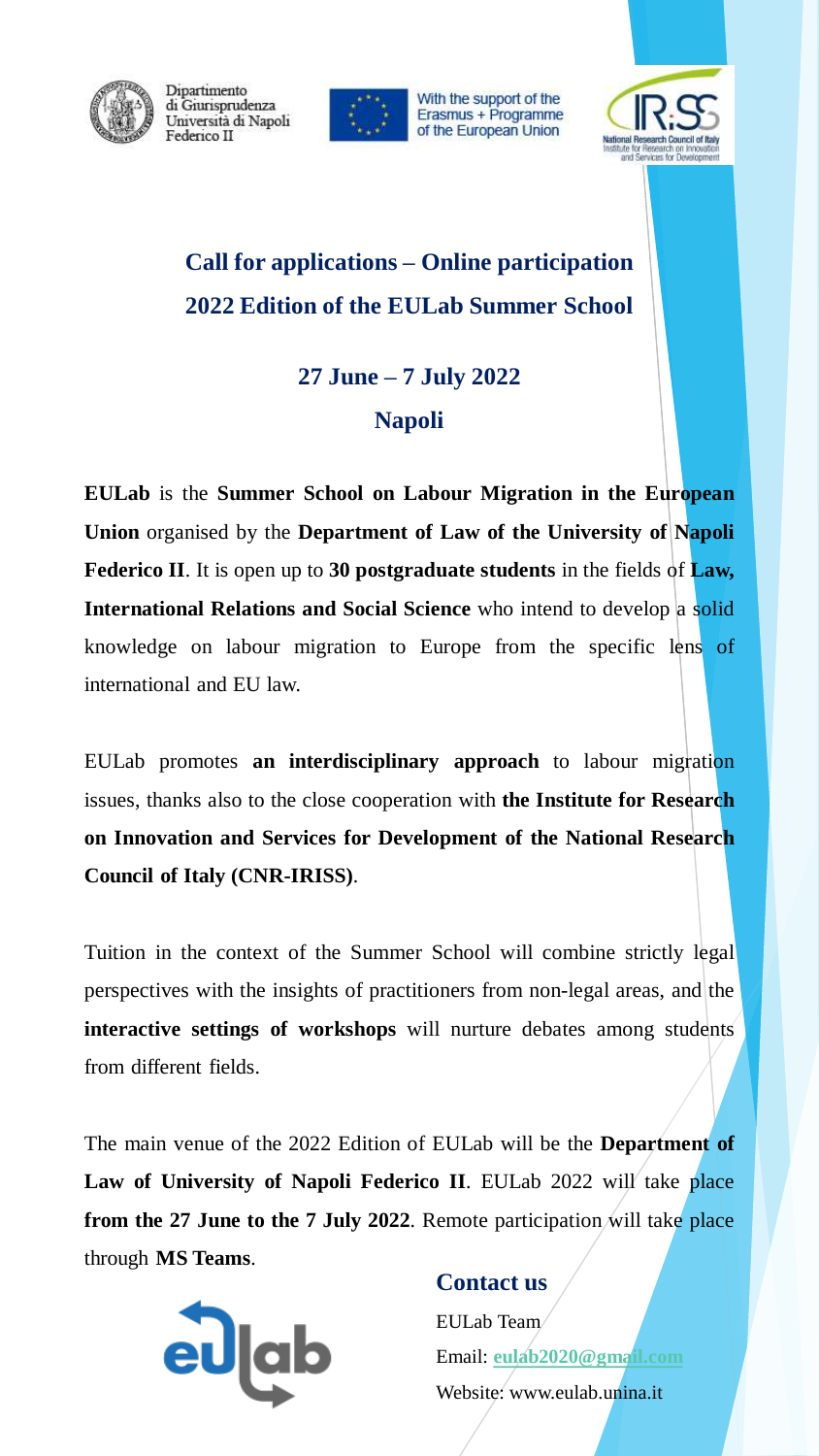#### **EULab 2022 Teaching Activities**

Participants will be involved in activities from Monday 27 June to Thursday 7 July with more than **forty teaching hours** covering **4 main modules**:

- 1. The European Pillar of Social Rights (ccordinated by Prof. F.M. Palombino)
- 2. Migrant Workers' Socio-Economic Rights (coordinated by Dr. G.C. Bruno)
- 3. Focus: Agriculture (coordinated by Dr. G. Ciliberto)
- 4. Focus: Domestic work (coordinated by Prof. F. Staiano)

Each day, **lectures and seminars** will be delivered not only by the EULab member in charge of the respective module, but also by **distinguished scholars**, **practitioners, policy makers and other stakeholders**. **Guest lecturers** will contribute to debates and discussions on practical case studies during **seminars and workshops**.

Participants will gain a **comprehensive understanding of the multilevel legal framework** governing labour migration in the European Union, combined with a deeper knowledge of the areas of agriculture and domestic work. Besides, students will become **aware of the gaps** between, on the one hand, socio-economic rights recognized to migrant workers under international and EU law and, on the other, their actual enforcement in the everyday reality.

#### **Who can apply?**

Postgraduate students in the fields of Law, International Relations and Social Science interested in deepening their knowledge on labour migration to Europe from the specific lens of international and EU law.

#### **How to apply?**

Send your CV and a motivation letter to [eulab2020@gmail.com.](mailto:eulab2020@gmail.com) Application deadline: **20 June 2022**. More information are available **[here](http://www.eulab.unina.it/how-to-apply/)**

#### **Participation fee – Online**

EULab registration fee for online participation is  $\in$  50.

#### **Online participation – MS Teams**

The online participation will take place through MS Teams. The link to attend EULab 2022 will be sent in due time.

**The programme of EULab 2022**

**is available [here](http://www.eulab.unina.it/summer-school-2022/)**